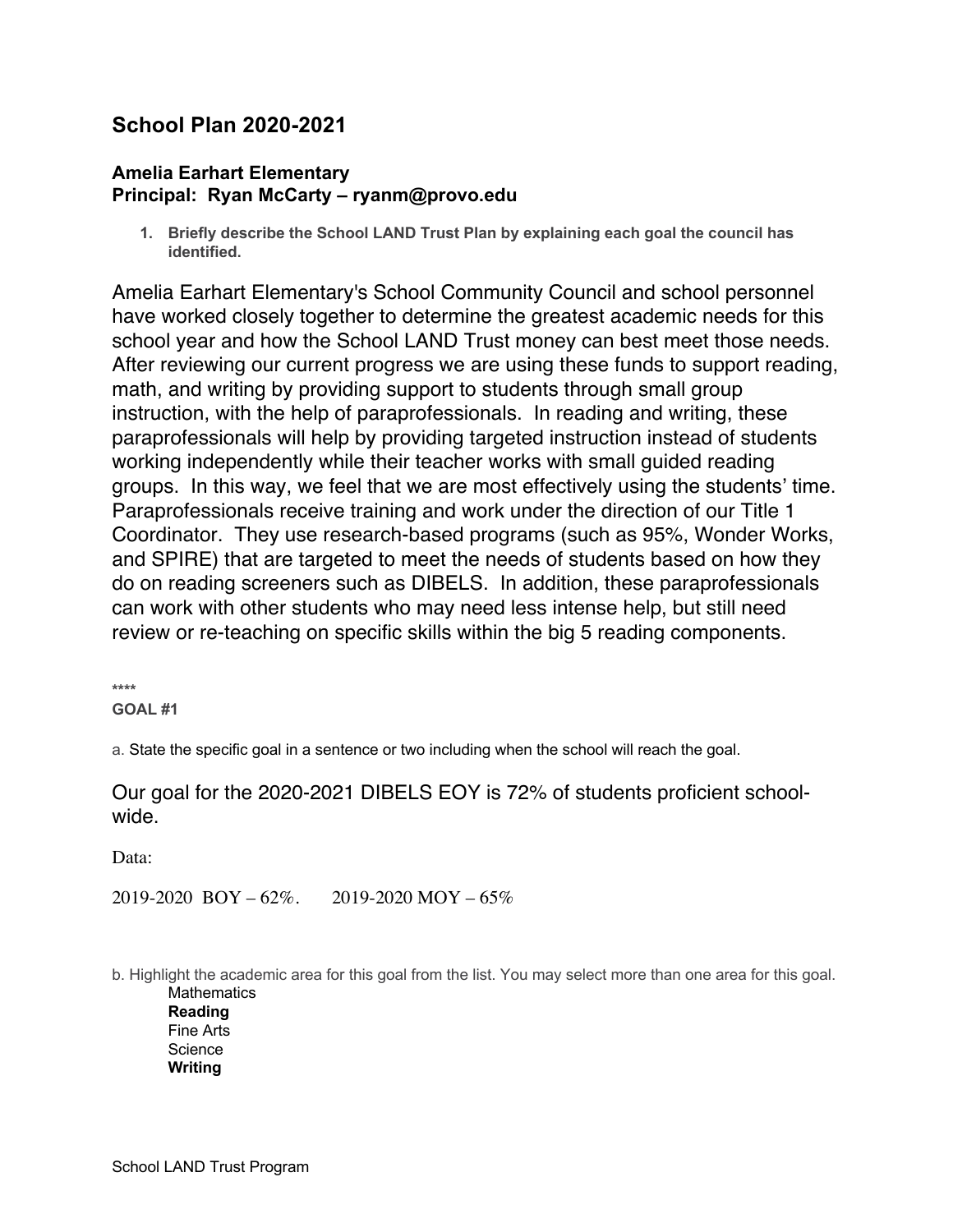c. Identify the specific measurement(s) you will use to determine if you are making progress towards the goal. Include the baseline and completed measurement.

DIBELS MOY and EOY

 $2019-2020$  BOY –  $62\%$ . 2019-2020 MOY –  $65\%$ 

d. List the specific steps of the ACTION PLAN to reach this goal. Be sure to include a description of how each expenditure is part of the action plan.

Amelia Earhart Elementary's School Community Council and school personnel have worked closely together to determine the greatest academic needs for this school year and how the School LAND Trust money can best meet those needs. After reviewing our current progress we are using these funds to support reading, math, and writing by providing support to students through small group instruction, with the help of paraprofessionals. In reading and writing, these paraprofessionals will help by providing targeted instruction instead of students working independently while their teacher works with small guided reading groups. In this way, we feel that we are most effectively using the students' time. Paraprofessionals receive training and work under the direction of our Title 1 Coordinator. They use research-based programs (such as 95%, Wonder Works, and SPIRE) that are targeted to meet the needs of students based on how they do on reading screeners such as DIBELS. In addition, these paraprofessionals can work with other students who may need less intense help, but still need review or re-teaching on specific skills within the big 5 reading components. In addition, we will be purchasing STAR Reading Assessment (about \$3,000) that allows for an efficient and effective measure (takes about 20-30 min and shows a strong correlate with SAGE). This Data provides additional progress monitoring along the way to make sure that the interventions we are using are working.

e. Does this goal include a behavioral/character education/leadership component? YES **NO**

If Yes, Explain the behavioral/character education/leadership component and clearly describe how it directly affects student academic achievement.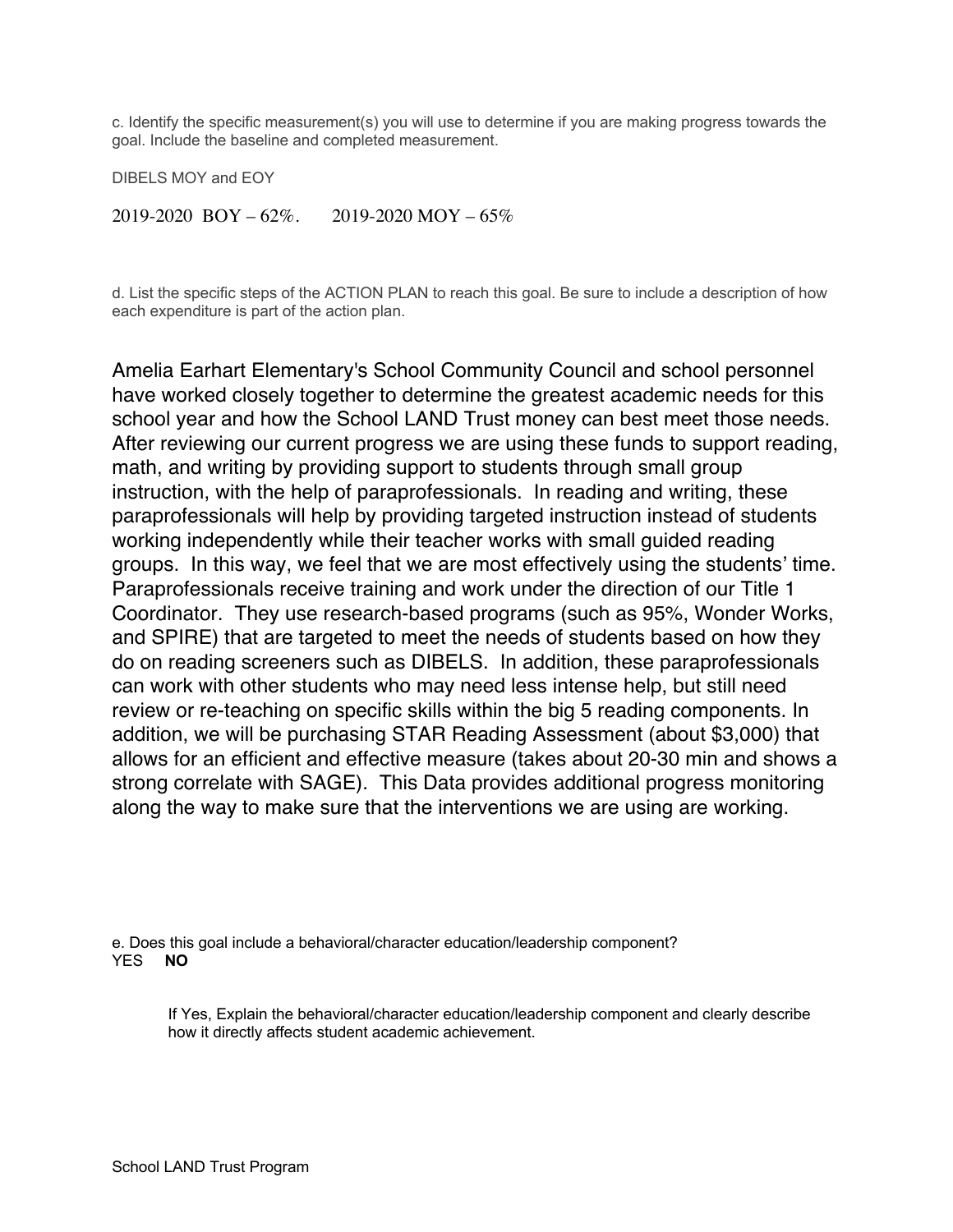How much money do you plan to spend on the behavioral/character education/leadership component? Expenditures must total no more than 20% of the distribution for 2015-2016 (excluding carryover) and may not exceed \$5,000.

Planned EXPENDITURES for behavioral/character education/leadership – Use the dropdown menu to select an expenditure category (*the categories are the same as in f below)*. You may select more than one category. Then enter the amount you plan to spend in that category with a short explanation describing the expenditure and how it is part of the ACTION PLAN

f. Planned expenditures (*for all expenditures that are not included in part e)* You may select more than one category for each goal.

*For this template, highlight a category (or categories) from the list below. Then type the amount you plan to spend in that category with a 'short explanation'' describing the expenditure and how it is part of the ACTION PLAN.* 

*AN EXAMPLE of a 'short explanation' in Salaries and Employee Benefits: One aide assisting with math instruction*.

**Expenditure Categories:**

*Salaries and Employee Benefits (100 and 200) Aides assisting with Interventions and Enrichments in Literacy* Professional and Technical Services (300) Repairs and Maintenance (400) Other Purchased Services (Admission and Printing) (500) Travel (580) General Supplies (610) Library Books (644)

Periodicals, AV Materials (650-660) Software (670)

Equipment (Computer Hardware, Instruments, Furniture) (730)

**\*\*\*\***

#### **GOAL #2**

a. State the specific goal in a sentence or two including when the school will reach the goal.

## Our Goal for math is for 50% of our students to be proficient on the 2021 Math RISE assessment.

b. Highlight the academic area for this goal from the list. You may select more than one area for this goal.

**Mathematics** Reading Fine Arts **Science** Writing **Technology Health** Foreign Language Social Studies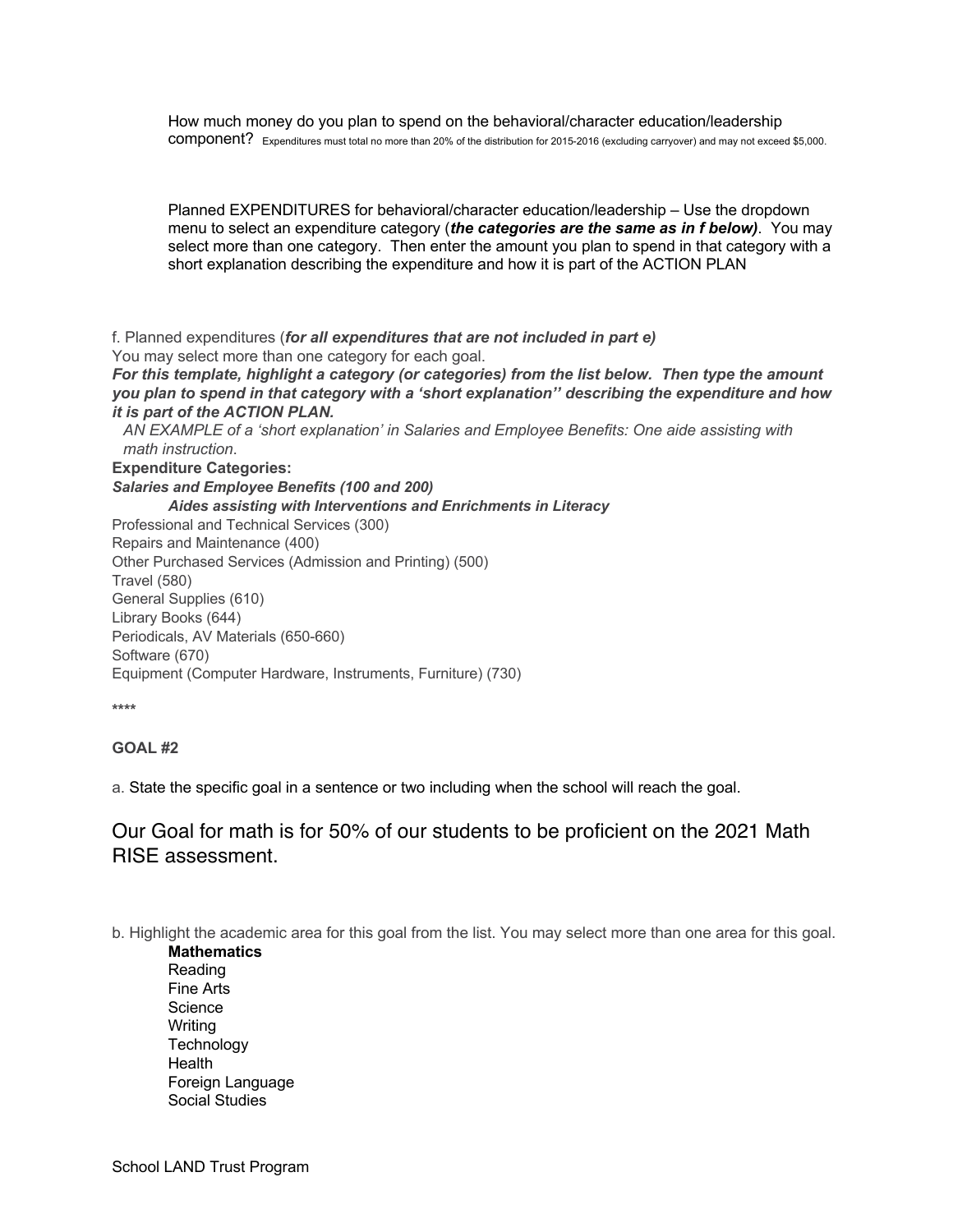c. Identify the specific measurement(s) you will use to determine if you are making progress towards the goal. Include the baseline and completed measurement.

*RISE 2019 = 48% RISE 2020 and 2021*

d. List the specific steps of the ACTION PLAN to reach this goal. Be sure to include a description of how each expenditure is part of the action plan.

Amelia Earhart Elementary's School Community Council and school personnel have worked closely together to determine the greatest academic needs for this school year and how the School LAND Trust money can best meet those needs. After this review, we have decided that the use of paraprofessionals during differentiated math instruction is what will make the most difference with student learning. These aides work with students who are on or above grade level, so as to allow teachers to work with the students who are below grade level and need interventions and remediation on specific math skills. In addition, we will be purchasing STAR Math Assessment (about \$3,000) that allows for an efficient and effective measure (takes about 20-30 min and shows a strong correlate with SAGE). This Data provides additional progress monitoring along the way to make sure that the interventions we are using are working. We will also use one of the aides to provide Tier 3 interventions. These are for students who have holes below their current grade level and need extra help to fill those in.

e. Does this goal include a behavioral/character education/leadership component? YES **NO**

If Yes, Explain the behavioral/character education/leadership component and clearly describe how it directly affects student academic achievement.

How much money do you plan to spend on the behavioral/character education/leadership component? Expenditures must total no more than 20% of the distribution for 2015-2016 (excluding carryover) and may not exceed \$5,000.

Planned EXPENDITURES for behavioral/character education/leadership – Use the dropdown menu to select an expenditure category (*the categories are the same as in f below)*. You may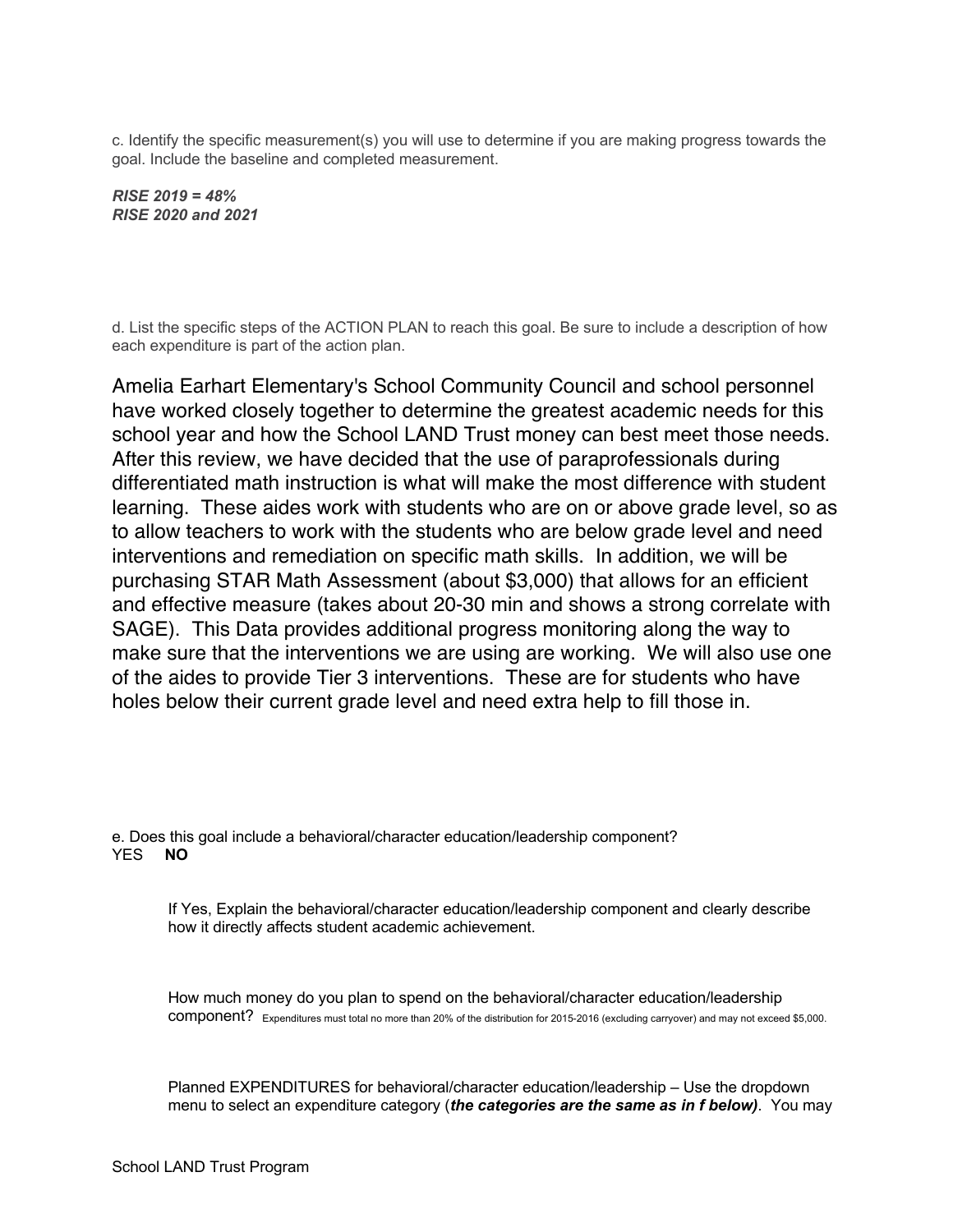select more than one category. Then enter the amount you plan to spend in that category with a short explanation describing the expenditure and how it is part of the ACTION PLAN

f. Planned expenditures (*for all expenditures that are not included in part e)* You may select more than one category for each goal. *For this template, highlight a category (or categories) from the list below. Then type the amount you plan to spend in that category with a 'short explanation'' describing the expenditure and how it is part of the ACTION PLAN. AN EXAMPLE of a 'short explanation' in Salaries and Employee Benefits: One aide assisting with math instruction*. **Expenditure Categories:** *Salaries and Employee Benefits (100 and 200) Aides assisting with interventions and enrichment in Math* Professional and Technical Services (300) Repairs and Maintenance (400) Other Purchased Services (Admission and Printing) (500) Travel (580) General Supplies (610) Library Books (644) Periodicals, AV Materials (650-660) Software (670) Equipment (Computer Hardware, Instruments, Furniture) (730)

**2. Financial Proposal** *This chart is automatically calculated in the online version from entries made in each goal***.** *You will not have to enter this data online.*

| <b>Estimated Carry-Over from 2019-2020</b>    | \$2.000    |
|-----------------------------------------------|------------|
| <b>Estimated Distribution in 2020-2021</b>    | \$5,64.000 |
| Total ESTIMATED Available Funds for 2020-2021 | \$566.000  |

|                                                         | Goal 1  | Goal 2  | Goal 3 | Goal 4 | Goal 5 |
|---------------------------------------------------------|---------|---------|--------|--------|--------|
| Salaries and Employee Benefits (100 and 200)            | 38,000  | 22,000  |        |        |        |
| Professional and Technical Services (300)               |         |         |        |        |        |
| Repairs and Maintenance (400)                           |         |         |        |        |        |
| Other Purchased Services (Admission and Printing) (500) |         |         |        |        |        |
| <b>Travel (580)</b>                                     |         |         |        |        |        |
| General Supplies (610)                                  |         |         |        |        |        |
| Textbooks (641)                                         |         |         |        |        |        |
| Library Books (644)                                     |         |         |        |        |        |
| Periodicals, AV Materials (650-660)                     |         |         |        |        |        |
| Software (670)                                          | \$3,000 | \$3,000 |        |        |        |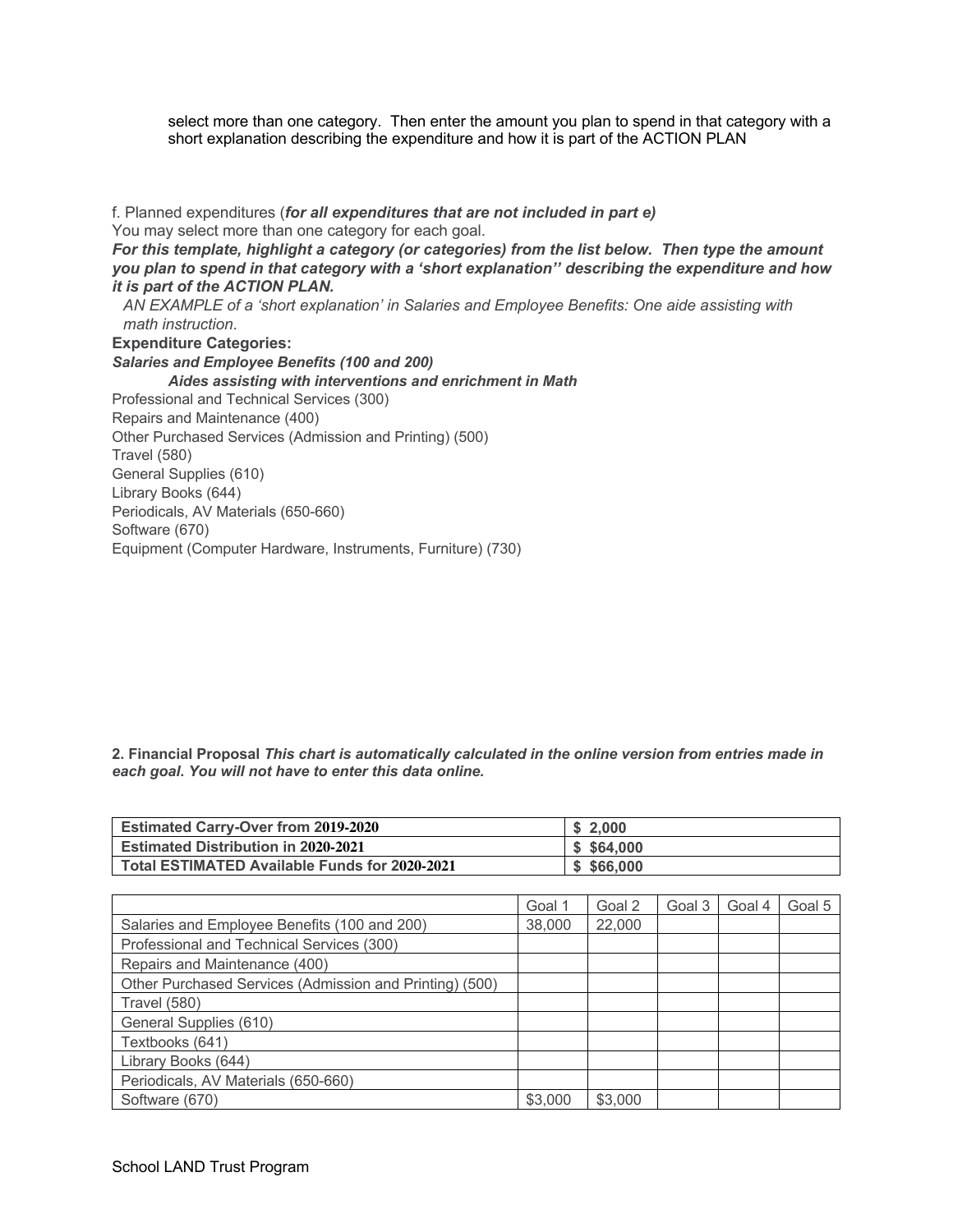| Equipment (Computer Hardware, Instruments, Furniture)<br>730) |          |          |  |  |
|---------------------------------------------------------------|----------|----------|--|--|
| <b>GOAL TOTALS</b>                                            | \$41,000 | \$25,000 |  |  |
| <b>TOTAL PLANNED EXPENDITURE \$, 66,000</b>                   |          |          |  |  |
| <b>Carry-over to 2020-2021</b><br>S.0                         |          |          |  |  |

**3. Please explain the reason for the ESTIMATED carry-over to 2020-2021.** Funds identified to be carriedover should be identified for a specific future need and should not be used as a savings account.

**4. Plans for expenditures of an increased distribution:**

Some years the distribution is larger than the estimate. Please explain how the school will incorporate additional funds into the plan described here. Please provide a clear and adequate explanation so that it will not be necessary to edit the plan if additional money is received.

We will purchase audio books as a supplement to help with our ESL, SPED, and other potential struggling readers to access comprehension, and improve fluency by following along in a book while listening. This is directly tied into goal #1

**5.** This year, the School LAND Trust Program will begin collecting additional data on how you used your funds. Please indicate whether you plan to spend funds in any of the following areas and prepare to report back the information requested below in the Final Report: (*highlight all that apply*)

- o Technology (hardware)—Number and type of units purchased
- o **Technology (software)—Number and type of licenses purchased (STAR Math and STAR Reading Online Assessment)**
- o **Paraprofessionals—Number of paraprofessionals/aides hired and academic area**
- o Professional Development—Number of teachers trained
- o Books/Reading Materials—Number of books or other reading material purchased

**6. How will the plan and results be publicized to your community?** (*highlight all that apply*.) If you would like free stickers and/or a stamp to identify School LAND Trust purchases such as books or computers, you may send an email to karen.rupp@schools.utah.gov to request them.

Letters to policy makers and/or administrators of trust lands and trust funds Sticker and stamps that identify purchases made with School LAND Trust funds School assembly **School newsletter School website School marquee** Other: Please explain

**7. The vote of the council/committee to approve the 2019-2020 School LAND Trust Plan was recorded in the minutes and took place on:**

\*\*\*\*

Date: 3-5-2020 The vote was approved Number who approved: 6 Number who did not approved: 0

School LAND Trust Program